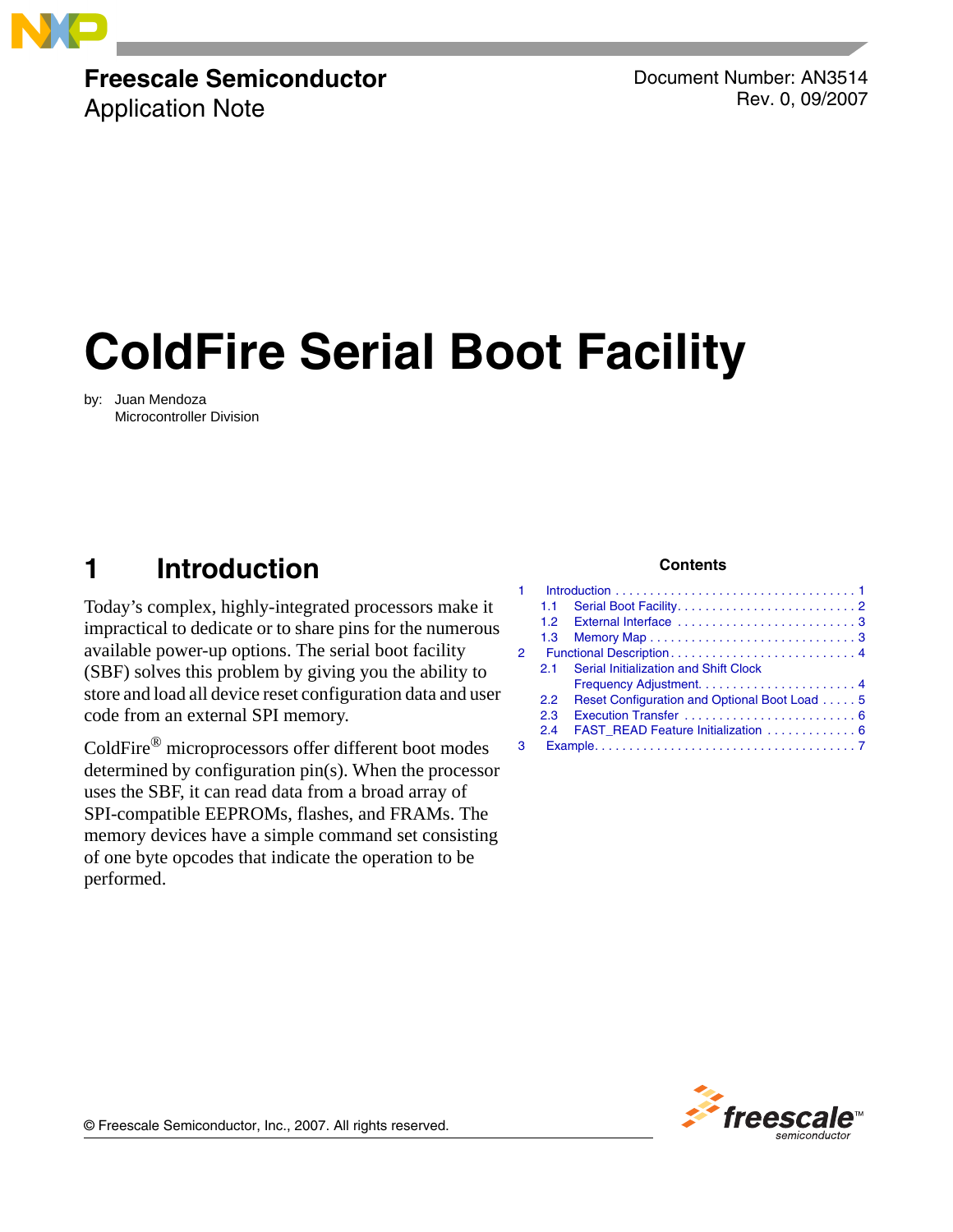

**Introduction**

# <span id="page-1-0"></span>**1.1 Serial Boot Facility**

The SBF interfaces to an external SPI memory to read configuration data and boot code during the processor reset sequence requiring only minimal I/O pins. By reading data stored in the SPI memory, the SBF configures the SPI memory clock frequency setting, sets all configurable power-up options for the processor, and optionally loads code into the processor memory space. Through interaction with the reset controller, the SBF accomplishes all of this before the device's reset negates, ensuring the chip is properly configured when exiting the reset state.



**Figure 1. SBF Block Diagram**

# **1.1.1 SBF Features**

The SBF includes these distinctive features.

- Support for various different SPI memory devices
	- EEPROM
	- Flash
	- $-$  FRAM
	- Embedded FPGA memory
- External interface maps directly to and can be multiplexed with the DMA serial peripheral interface (DSPI) pins
- Self-adjusting shift clock frequency for maximum throughput supported by SPI memory
- Optionally load boot code into the processor's memory space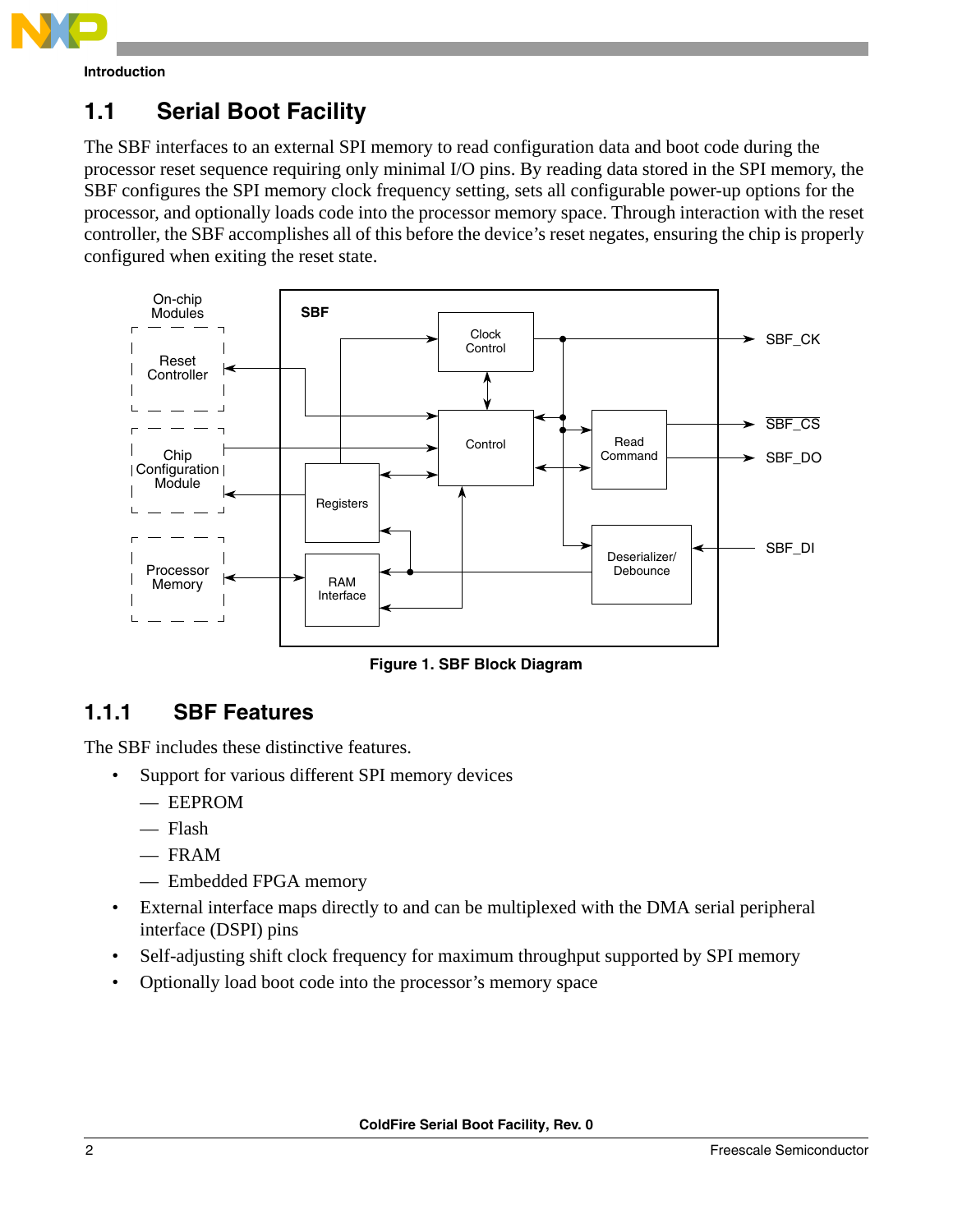

# <span id="page-2-0"></span>**1.2 External Interface**

The SBF uses a four-wire interface.

| Signal | <b>I/O</b> | <b>Description</b>                                                                                                                   | Reset | <b>Pull Up</b>      |
|--------|------------|--------------------------------------------------------------------------------------------------------------------------------------|-------|---------------------|
| SBF CK | O          | Shift clock. Alternate edges of this signal cause the SPI memory to accept<br>data from and drive data to the processor              |       |                     |
| SBF CS | O          | Chip select. This signal enables the SPI memory and places it into an<br>active state, ready to accept commands.                     |       |                     |
| SBF DI |            | Data in. The SPI memory drives and the processor accepts read data on<br>this signal.                                                |       | Active <sup>1</sup> |
| SBF DO | O          | Data out. The SBF drives the read command and address on this signal.<br><b>Note:</b> The SBF does not write data to the SPI memory. |       |                     |

#### **Table 1. Signal Descriptions**

 $\frac{1}{1}$  Disabled by the SBF when the SPI memory begins shifting out data.

# <span id="page-2-1"></span>**1.3 Memory Map**

The serial boot facility programming model consists of two registers: the SBF status register (SBFSR) and the SBF control register (SBFCR).

# **1.3.1 SBFSR**

The SBFSR is read-only and reflects the amount of boot code loaded through the external SPI memory.



**Note:** Reset value is user-defined (loaded from SPI memory during serial boot following any reset type)

**Figure 2. Serial Boot Facility Status Register (SBFSR)**

### **1.3.2 SBFCR**

The SBFCR is read-always/write-once and controls the SBF operation. SBFCR[15:5] are reserved bits and should be cleared. SBFCR[FR] determines whether standard READ command (cleared) or flash FAST\_READ command (set) is used following any reset other than power-on reset. SBFCR[BLDIV] represents the boot loader clock divider, the SBF clock divisor that generates serial shift clock output on SBF\_CK. This value is loaded during the serial boot sequence with the value read from the SPI memory. Because this register is write-once, FR and BLDIV values must be written at the same time.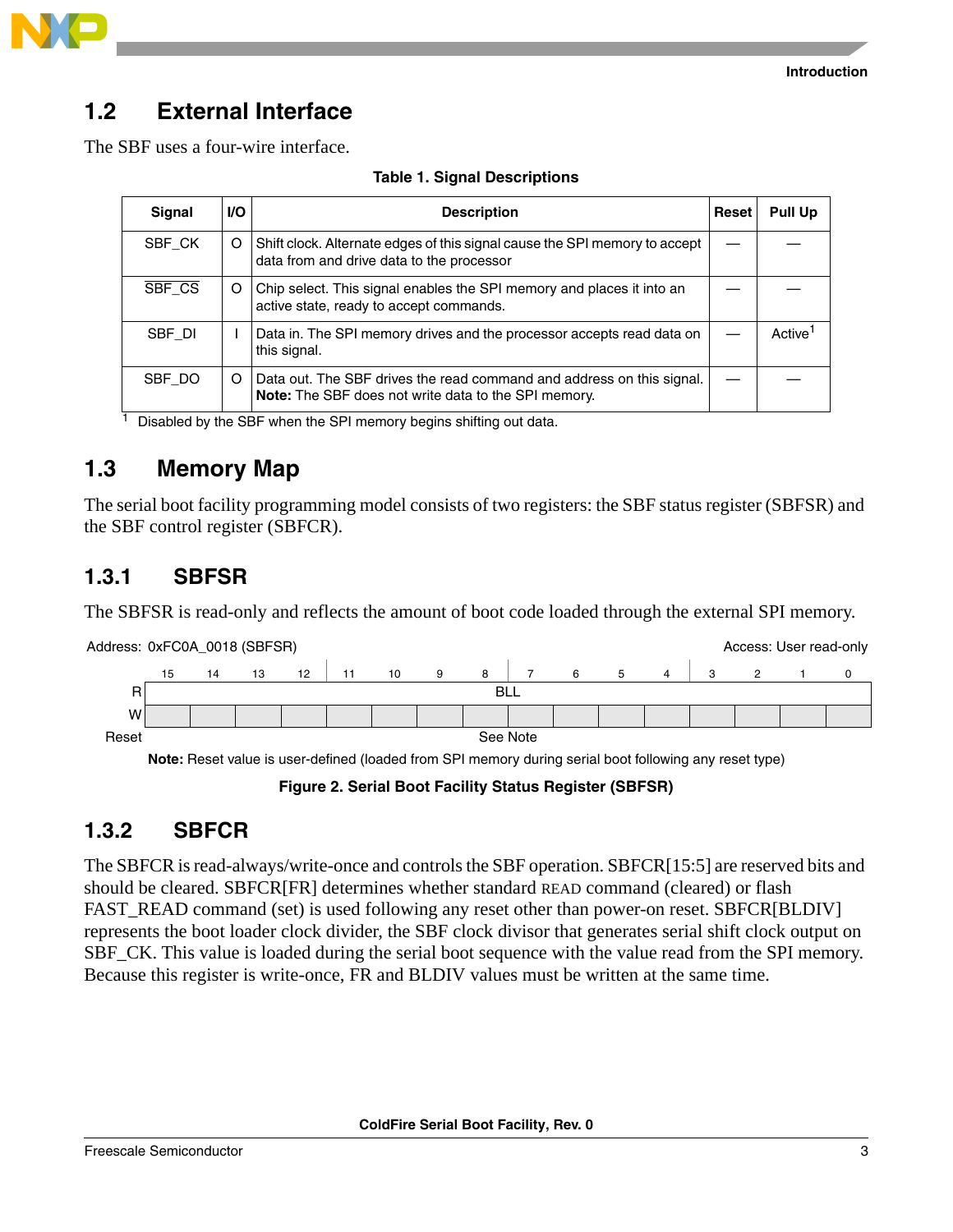#### **Functional Description**

| Address: 0xFC0A_0020 (SBFCR) |                          |   |               |          |    |               |  |         |        |              |          |  | Access: User read/write-once |
|------------------------------|--------------------------|---|---------------|----------|----|---------------|--|---------|--------|--------------|----------|--|------------------------------|
|                              |                          | 4 | 13            | 12       | 10 | я             |  |         |        |              |          |  |                              |
| R                            |                          |   |               | 0        |    |               |  |         | FR     | <b>BLDIV</b> |          |  |                              |
| w                            |                          |   |               |          |    |               |  |         |        |              |          |  |                              |
| Reset                        |                          |   |               |          |    |               |  |         |        |              | See Note |  |                              |
|                              | $\overline{\phantom{0}}$ |   | $\sim$ $\sim$ | $\cdots$ |    | $\sim$ $\sim$ |  | $\cdot$ | $\sim$ | . .          |          |  |                              |

<span id="page-3-2"></span>Reset value is 0 and is reset only by power-on reset (remains unchanged for other reset types) **Note:** Reset value is user-defined (loaded from SPI memory during serial boot following power-on reset, remains

unchanged for other reset types)

#### **Figure 3. Serial Boot Facility Control Register (SBFCR)**

# <span id="page-3-0"></span>**2 Functional Description**

When enabled, the SBF inserts three additional steps into the normal system boot process:

- Serial initialization and shift clock frequency adjustment
- Reset configuration and optional boot load
- Execution transfer

# <span id="page-3-1"></span>**2.1 Serial Initialization and Shift Clock Frequency Adjustment**

The SBF operates during device reset. The following sequence is followed during serial boot:

- 1. The SBF is engaged with the release of a pending source of reset (power-on, software watchdog, RESET pin, etc).
- 2. Boot-up is paused.
- 3. The weak internal pull-up on SBF\_DI is enabled. This allows a 1-to-0 transition to register when the SPI memory output switches from high-impedance to logic 0.
- 4. The SBF shifts the standard SPI memory read command (0x03) followed by repeated 0x00 address bytes to the SPI memory at  $f_{REF} \div 67$ .
- 5. After the SPI memory accepts however many shift clock edges are necessary to respond to the READ command, it turns on its previously tri-stated output and begins driving the msb of the byte at address 0.

Bits [7:4] of this byte must be 0000 so that the required 1-to-0 transition can be detected on SBF\_DI to synchronize the SBF state machine. If bits [7:4] of this byte are not 0000, bits[3:0] are ignored, another byte is clocked out of the SPI memory (SBF\_DO remains at logic 0) and the SBF state machine again tests for a 1-to-0 transition followed by four consecutive zero bits.

6. After the necessary 1-to-0 transition and reception of a byte with bits [7:4] equal to 0000, the SBF pauses and bits [3:0] of the received byte select a new shift clock divider according to the below table.

The values for the divisors were chosen because they represent divisor values that generate common SPI memory bit rates when the PLL input reference (SBF clock) frequency is 25, 33, 33.33, 50, or 66 MHz. The result is an optimal shift clock frequency for the attached SPI memory.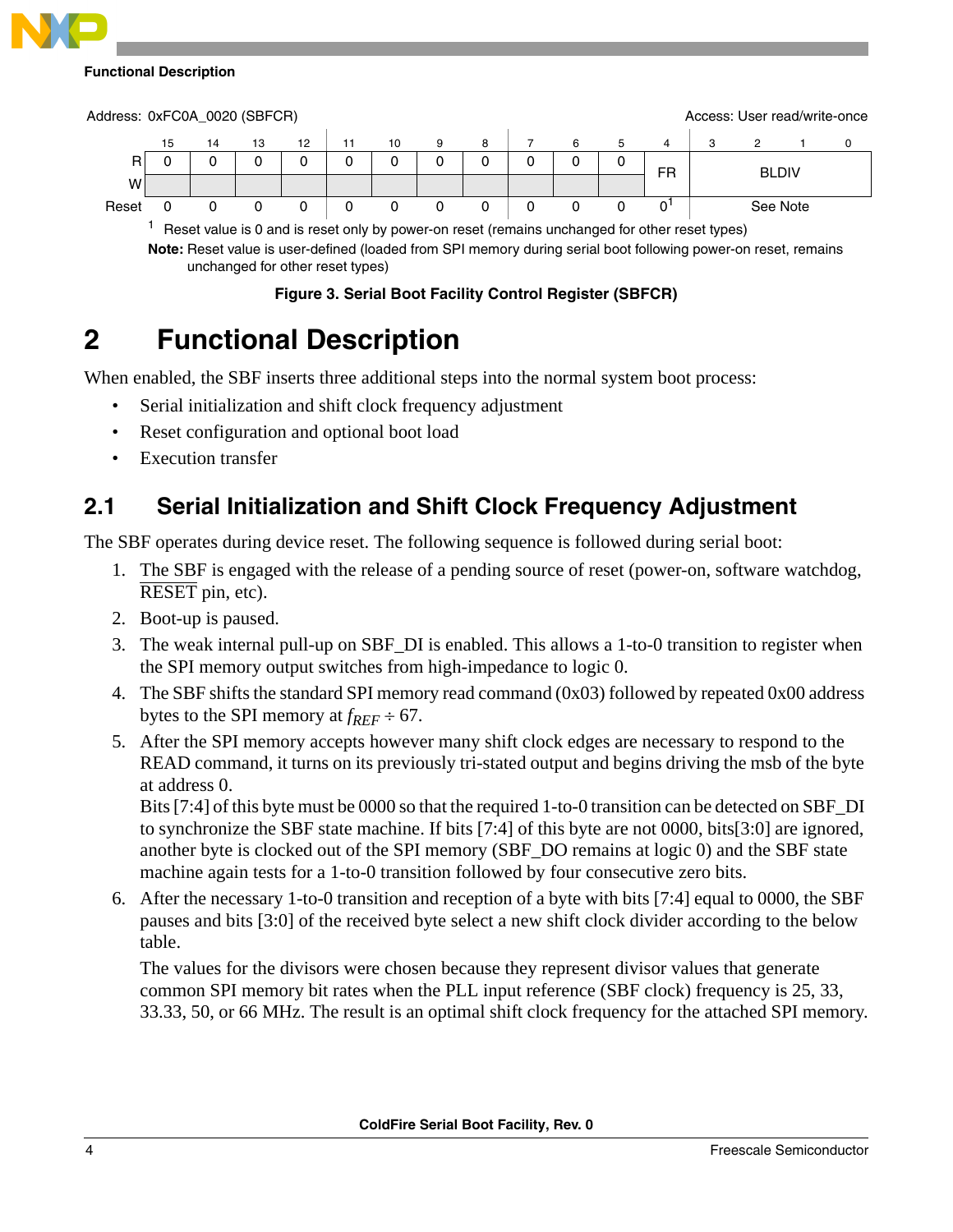#### **Functional Description**



|              | Ideal          |                                       | <b>Shift Clock</b>                   |              | Ideal          | <b>Shift Clock</b>                    |                                      |  |  |
|--------------|----------------|---------------------------------------|--------------------------------------|--------------|----------------|---------------------------------------|--------------------------------------|--|--|
| <b>BLDIV</b> | <b>Divisor</b> | <b>High Time</b><br>$(f_{ref}$ Ticks) | <b>Low Time</b><br>$(f_{ref}$ Ticks) | <b>BLDIV</b> | <b>Divisor</b> | <b>High Time</b><br>$(f_{ref}$ Ticks) | <b>Low Time</b><br>$(f_{ref}$ Ticks) |  |  |
| 0000         | 1              | <b>Bypass</b>                         | <b>Bypass</b>                        | 1000         | 14             | $\overline{7}$                        | 7                                    |  |  |
| 0001         | $\overline{c}$ | 1                                     |                                      | 1001         | 17             | 9                                     | 8                                    |  |  |
| 0010         | 3              | $\overline{c}$                        | 1                                    | 1010         | 25             | 13                                    | 12                                   |  |  |
| 0011         | 4              | $\overline{c}$                        | $\overline{c}$                       | 1011         | 33             | 17                                    | 16                                   |  |  |
| 0100         | 5              | 3                                     | $\overline{c}$                       | 1100         | 34             | 17                                    | 17                                   |  |  |
| 0101         | $\overline{7}$ | $\overline{4}$                        | 3                                    | 1101         | 50             | 25                                    | 25                                   |  |  |
| 0110         | 10             | 5                                     | 5                                    | 1110         | 67             | 34                                    | 33                                   |  |  |
| 0111         | 13             | $\overline{7}$                        | 6                                    | 1111         |                | Reserved                              |                                      |  |  |

**Table 2. SBF Divisor Bit Settings**

- 7. The weak internal pull-up on SBF\_DI is disabled.
- 8. The shift clock begins toggling at the new frequency, resuming the READ command already in progress.

### **NOTE**

Shift clock frequency adjustment follows a power-on/hard reset only. After the new divisor is known, it is stored in the sticky SBFCR[BLDIV] field and used for subsequent soft resets. This speeds reboot for systems that do not benefit from the optional FAST\_READ on soft reset feature (e.g., the SPI memory does not support FAST\_READ, or the input reference clock does not exceed the maximum allowable frequency for the READ command).

# <span id="page-4-0"></span>**2.2 Reset Configuration and Optional Boot Load**

After the steps in [Section 2, "Functional Description"](#page-3-0), are executed, the following is performed to load configuration data and optional boot code.

- 1. The SBF shifts two bytes (16 bits) out of the SPI memory that indicate how many longwords, if any, are read during the optional boot load sequence. These bytes are software-visible in the SBFSR[BLL] field.
- 2. The read operation continues reading the reset configuration data. The format and length of the data varies per device.
- 3. At this point, the SBF determines whether or not to read boot code. If SBFSR[BLL] is not zero, BLL plus one longwords  $(4 \times (BLL + 1)$  bytes) are consecutively loaded into the SRAM.

### **NOTE**

Although the SBF permits loading up to 65,536 longwords (262,144 bytes), the maximum practical number that can be read is limited by the size of the processor's internal SRAM.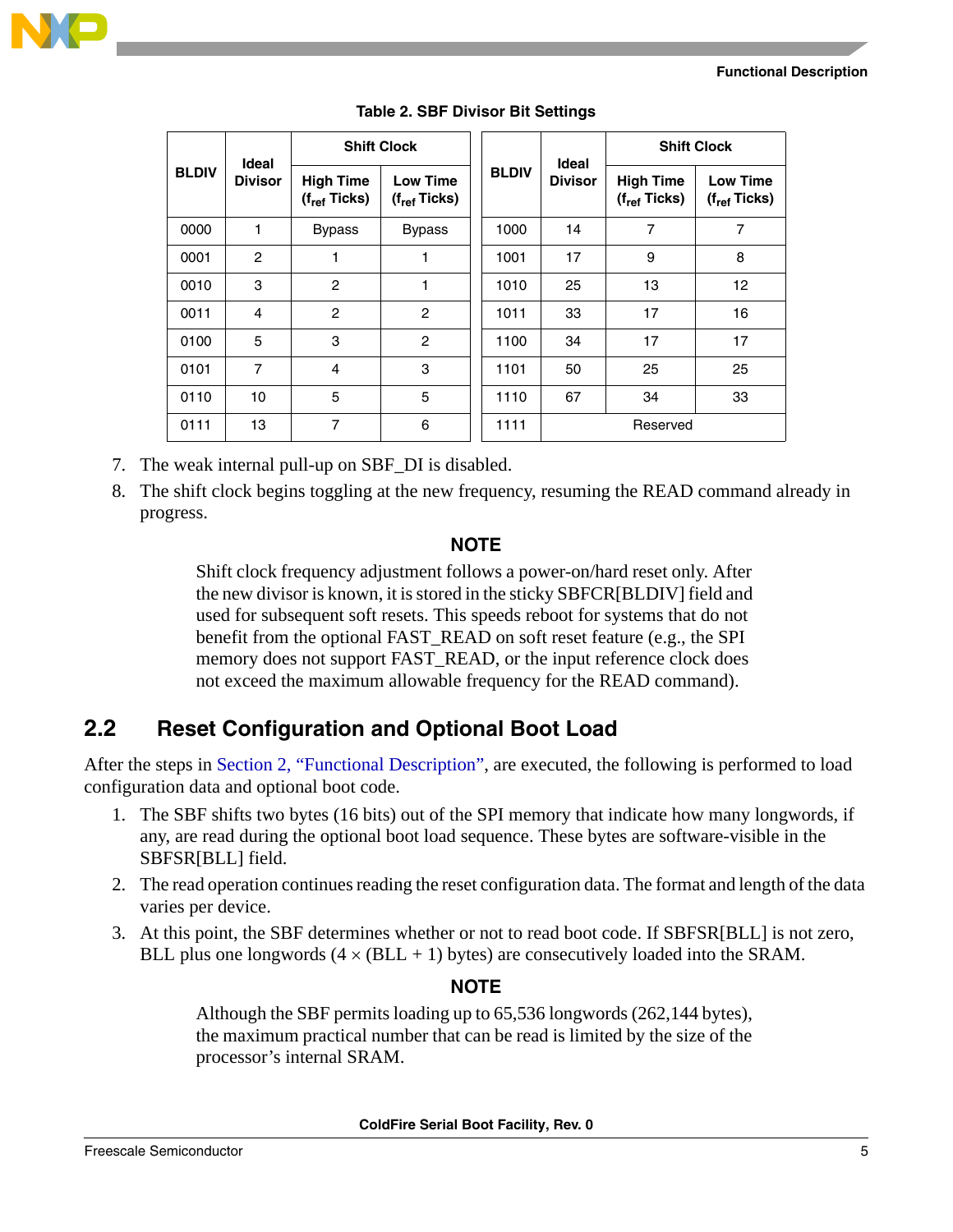

**Functional Description**

# <span id="page-5-0"></span>**2.3 Execution Transfer**

After boot load is complete or if no boot load is requested (SBFSR[BLL]  $= 0$ ), the following steps complete the serial boot process:

- 1. The acquired configuration data is driven to the appropriate modules.
- 2. The system is released from reset.
- 3. The ColdFire processor initiates its normal reset vector fetch at address 0.
- 4. The actual memory that responds to the reset vector fetch depends on whether serial boot load is requested:
	- If SBFSR[BLL] is cleared, the reset vector fetch is handled by the FlexBus module and whatever external memory is mapped at address 0, governed by the user-provided setting of CCR[FBCONFIG].
	- If SBFSR[BLL] is not zero, the reset vector and boot code are read from the on-chip SRAM (The SBF enables the SRAM and maps it to address 0 via the RAMBAR before control of the processor is restored to the ColdFire core). The reset vector (initial stack pointer and program counter) should point to locations in the on-chip SRAM, so that boot code can initialize the device and load the application software from the SPI memory or via some other mechanism (e.g. a hard disk drive connected to the ATAPI controller or a network server responding to a TFTP client).

# <span id="page-5-1"></span>**2.4 FAST\_READ Feature Initialization**

Many SPI flash memories implement a FAST\_READ command which allows for a substantially higher shift-clock frequency. The SBF always uses the normal READ command when coming out of a power-on/hard reset. However, when coming out of a soft reset, it is possible to use FAST\_READ because the SBF machine state is not lost.

The SBFCR[FR] sticky bit can be set, causing the FAST\_READcommand to be issued instead of the READ command in the event of a soft reset. To enable the FAST\_READ feature, set the SBFCR[FR] bit in the same write that sets the SBFCR[BLDIV] field. The value written to SBFCR[BLDIV] should correspond to the frequency the SPI memory supports in FAST\_READ mode. After a soft reset, the SBFCR[BLDIV] field is not overwritten with the value read from the SPI memory. Instead, the SBF uses the value written by the user to SBFCR[BLDIV] prior to soft reset to generate the SPI memory clock.

### **NOTE**

The ability to use the FAST\_READ command is limited by the SBF electrical specifications. Specifically, delays present throughout the system (including those between the SBF, the pin multiplexing logic, and the actual I/O pads) limit the maximum frequency at which the SBF operates and can preclude use of the FAST\_READ feature altogether. Even when the delays within the processor itself are minimized, the actual SPI memories may have similarly untenable electrical specifications (data input setup and output valid times).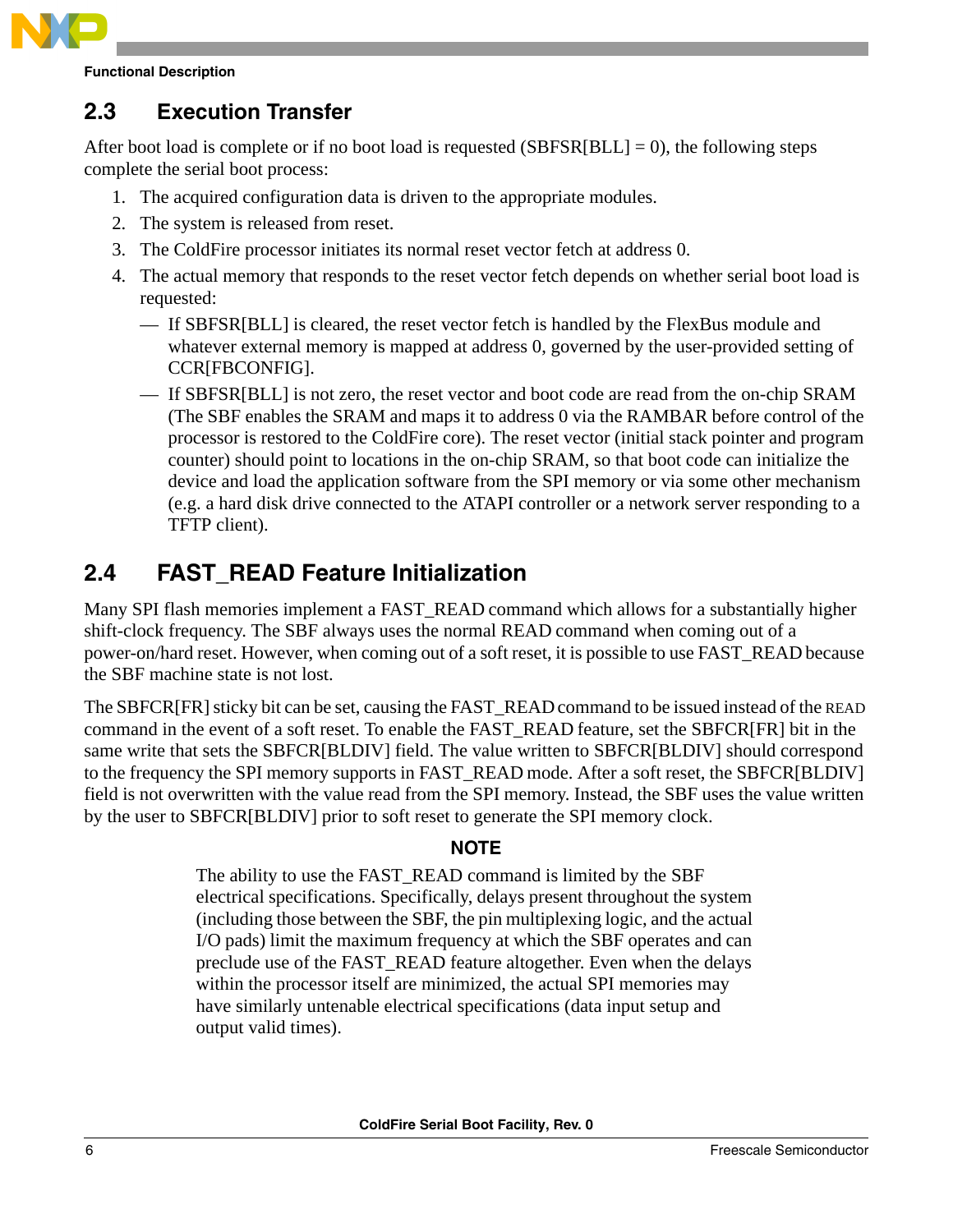



# <span id="page-6-0"></span>**3 Example**

<span id="page-6-1"></span>The following example uses the ColdFire MCF54455 microprocessor. The SBF requires that, prior to device power-up, the SPI memory is loaded with data organized according to [Table 3](#page-6-1). See section "Reset Configuration (BOOTMOD[1:0] = 11)" of the *MCF54455 Reference Manual* for the reset configuration (RCON) data definition.

| <b>Byte Address</b>   | <b>Data Contents</b>     |
|-----------------------|--------------------------|
| 0x0                   | {0000,BLDIV[3:0]}        |
| 0x1                   | BLL[7:0]                 |
| 0x2                   | BLL[15:8]                |
| 0x3                   | RCON[7:0]                |
| 0x4                   | RCON[15:8]               |
|                       |                          |
| 0x12                  | RCON[127:120]            |
| 0x13 <sup>1</sup>     | CODE BYTE 0              |
| 0x14                  | CODE BYTE 1              |
|                       | .                        |
| $0x12 + 4x$ (BLL + 1) | CODE_BYTE_[4x(BLL+1) -1] |

**Table 3. SPI Memory Organization**

This assumes BLL does not equal zero. If BLL equals 0, the SBF does not access data at this or following addresses.

You can load the data into the SPI memory by generating the opcodes for the bootcode:

```
uint32 sbf_code[] =
{
     0x80001000, 0x80000008, 0x203C8000, 0x00000680,
     0x00000221, 0x4E7B0C05, 0x203C07FF, 0x000123C0,
     0xFC008004, 0x203C0800, 0x000023C0, 0xFC008018,
     0x203C0000, 0x014023C0, 0xFC008020, 0x203C0000,
     0x000123C0, 0xFC00801C, 0x4E71203C, 0x00200000,
     0x123C00FF, 0x13C10800, 0x00054E71, 0x538066FA,
     0x203C0020, 0x0000123C, 0x000013C1, 0x08000005,
     0x4E715380, 0x66FA60D0, };
```
and by defining a structure that contains the configuration information required by the microprocessor:

```
uint8 sbf_config[] =
         0x03, /* BDDU = 3 (CLKIN / 4) */((\text{sizeof}(\text{sbf\_code})/4)-1) \& 0x00FF), /* BLL[7:0] */
         ((\text{sizeof}(\text{sbf code})/4)-1) & 0xFF00) >> 8, /* BLL[15:8] */
         0x34, 0x12, /* RCON[15:0], PCI Subsystem Vendor ID = 0x1234 */
         0x78, 0x56, \frac{1}{10} /* RCON[31:16], PCI Subsystem ID = 0x5678 */<br>0x00. \frac{1}{10} /* RCON[39:32], PCI Revision ID = 0x0 */
                                      /* RCON[39:32], PCI Revision ID = 0x0 */
         0x00, 0x80, 0x06, /* RCON[63:40], PCI Class Code = 0x068000 */
         0x57, 0x19, \frac{1}{2} /* RCON[79:64], PCI Vendor ID */
         0x07, 0x58, \frac{1}{8} /* RCON[95:80], PCI Device ID */
         0xFF, /* RCON[103:96], PCI configurations */
```
**ColdFire Serial Boot Facility, Rev. 0**

{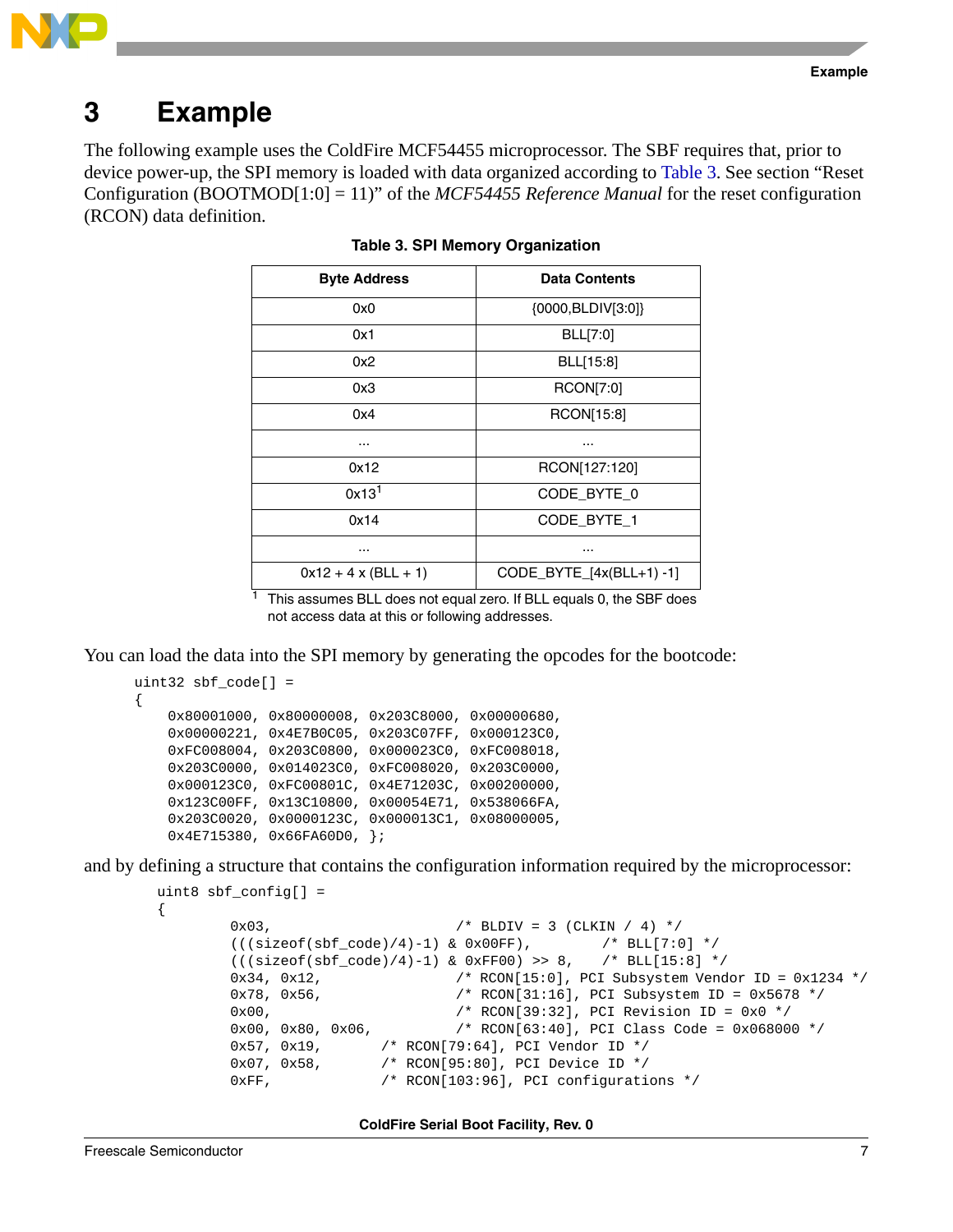**Example**

};

```
0x00, /* RCON[111:104], enable PLL */
8-1, /* RCON[119:112], PLL multiplier *(x8) */
0x98 /* RCON[127:120], 8-bit FB, muxed, oscillator bypass, BME */
```
The structure sbf\_code[] is comprised of the opcodes generated by the compiler for the following application boot code:

```
/********************************************************************
 *
  * Exception Vector Table
  */
VECTOR_TABLE:
_VECTOR_TABLE:
INITSP: .long __SRAM + 0x1000 /* Initial SP */
INITPC: .long asm_startmeup /* Initial PC */
asm_startmeup:
_asm_startmeup:
    /* Initialize 32KByte SRAM */
    move.l #__SRAM,d0
    add.l #0x221,d0
    movec D0,RAMBAR1
    /* Initialize the system */
    move.l #0x07FF0001,d0 
    move.l d0,0xFC008004 /* CSMR0 */
    move.l #0x08000000,d0 
    move.l d0,0xFC008018 /* CSAR3 */
    move.l #0x00000140,d0 
    move.l d0,0xFC008020 /* CSCR3 */
    move.l #0x00000001,d0 
    move.l d0,0xFC00801C /* CSMR3 */
loop1:
    nop
    move.l #0x00200000,d0
    move.b #0xFF,d1
    move.b d1,0x08000005
wait1:
    nop
    subq.l #1,d0
    bne wait1
loop2: 
    move.l #0x00200000,d0
    move.b #0x00,d1
    move.b d1,0x08000005
wait2:
    nop
    subq.l #1,d0
    bne wait2
    bra loop1
/********************************************************************/
.end
```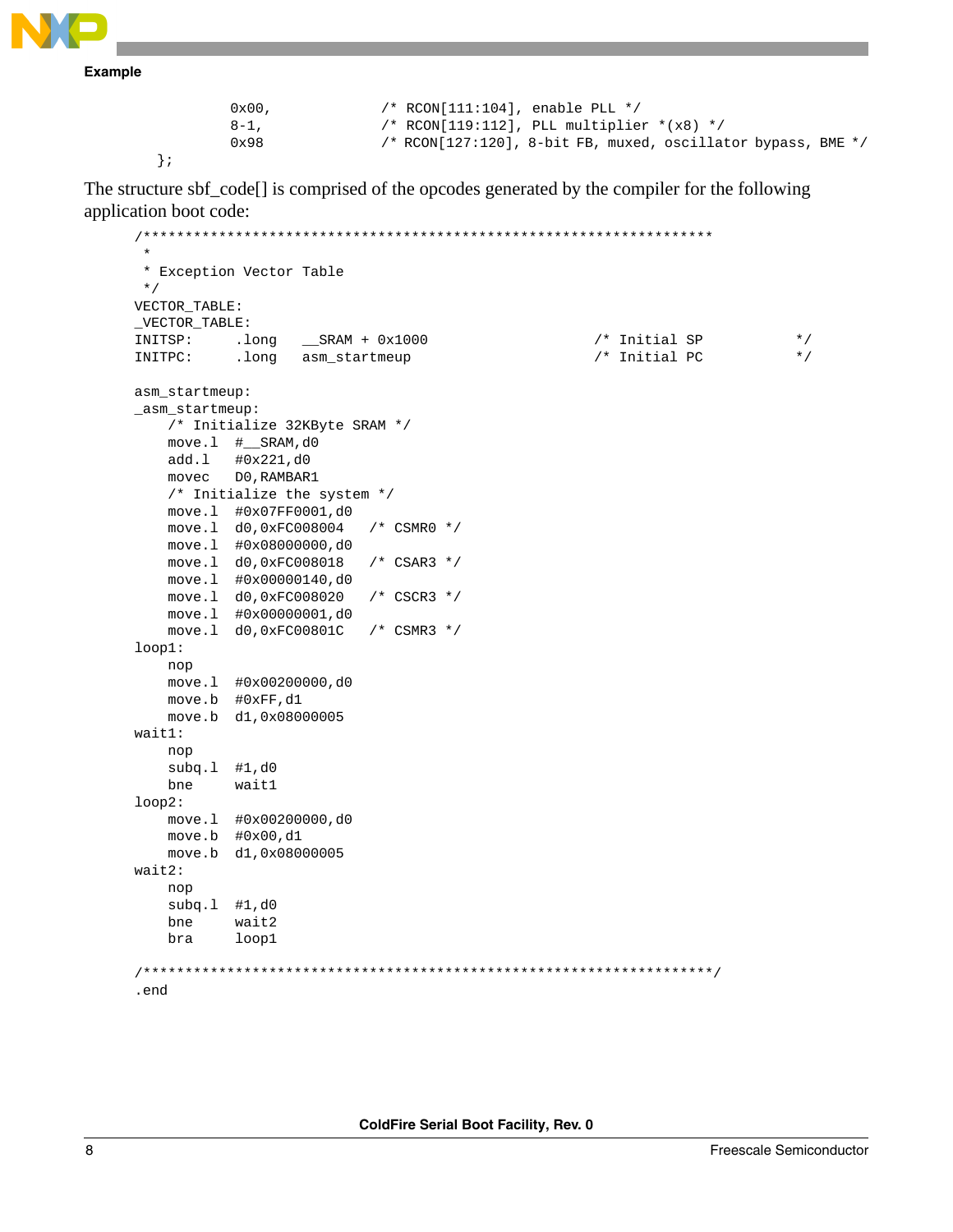The compiled application code is linked using the following linker directive file:

```
#/*<br># * File:
            sram.lcf Linker file targeting on-chip SRAM
# */
MEMORY {sram (RX) : ORIGIN = 0x80000000, LENGTH = 0x8000}
SECTIONS 
{
    FLASH1 = 0x00000000; ___FLASH1_SIZE = (32 * 1024 * 1024);
   FLASH0 = 0x04000000;\_FLASH0\_SIZE = (512 * 1024);
    CPLD = 0 \times 080000000;\angle CPLD_SIZE = (16 * 1024 * 1024);
   FPGA = 0x09000000;
   \_FPGA\_SIZE = (16 * 1024 * 1024);
    SDRAM = 0 \times 40000000i ___SDRAM_SIZE = (256 * 1024 * 1024);
    SRAM = 0x800000000;SRAM SLZE = (32 * 1024);
   \text{VECTOR\_RAM} = \text{SRAM};
.text :\{*(.text) }\} > sram
```
The compiled code and configuration information is then written to the SPI memory:

SPI FLASH DATA: 03 1D 00 34 12 78 56 00 00 80 06 57 19 07 58 FF 00 07 98 80 00 10 00 80 00 00 08 20 3C 80 00 00 00 06 80 00 00 02 21 4E 7B 0C 05 20 3C 07 FF 00 01 23 C0 FC 00 80 04 20 3C 08 00 00 00 23 C0 FC 00 80 18 20 3C 00 00 01 40 23 C0 FC 00 80 20 20 3C 00 00 00 01 23 C0 FC 00 80 1C 4E 71 20 3C 00 20 00 00 12 3C 00 FF 13 C1 08 00 00 05 4E 71 53 80 66 FA 20 3C 00 20 00 00 12 3C 00 00 13 C1 08 00 00 05 4E 71 53 80 66 FA 60 D0

where the first 19 bytes represent  $\{0000, BLDIV[3:0]\}$ , BLL[15:0], and RCON[127:0]. The remaining bytes represent the boot code to be loaded of length  $0x1D + 1$  longwords (120 bytes), as reported by BLL[15:0].